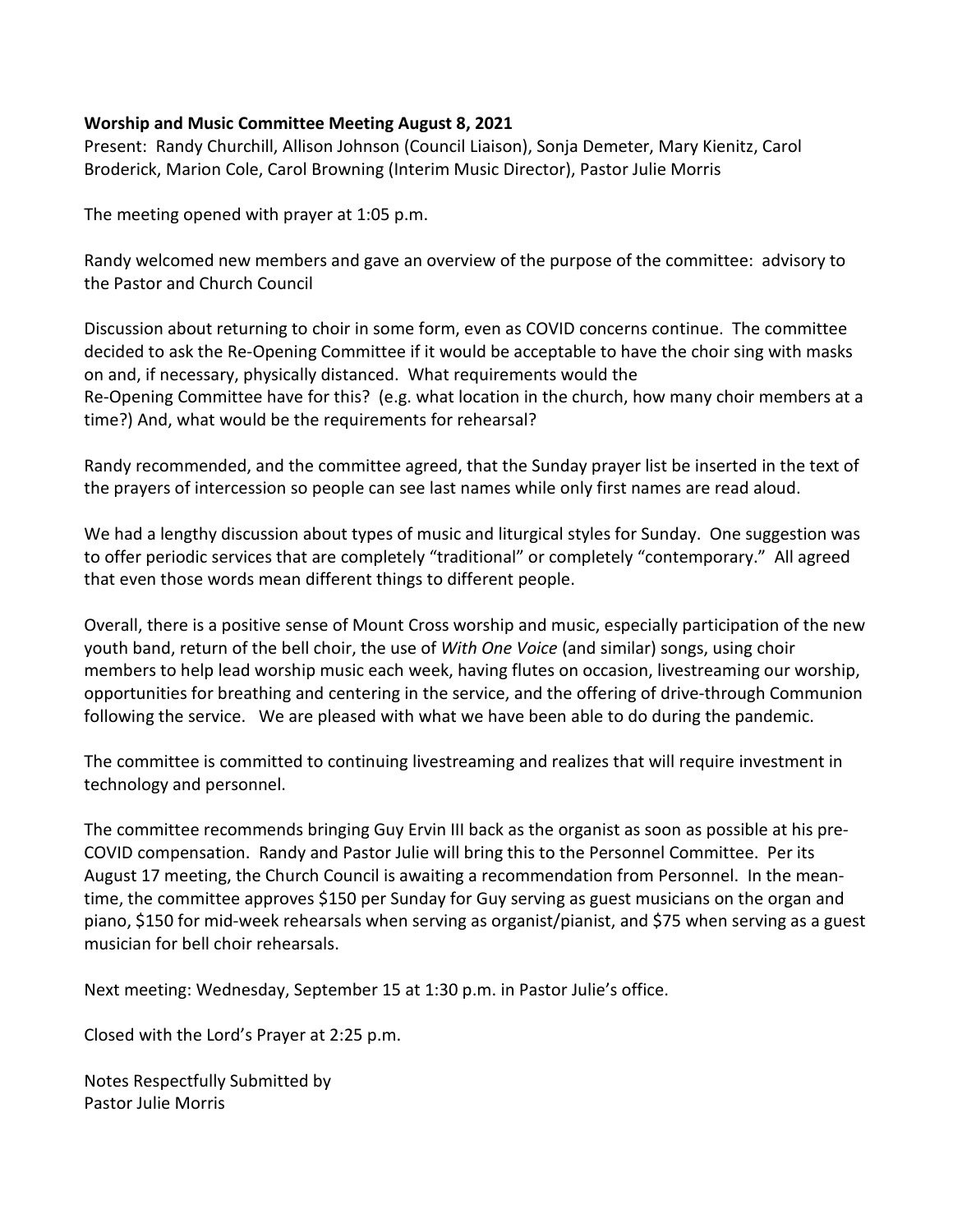August 19, 2021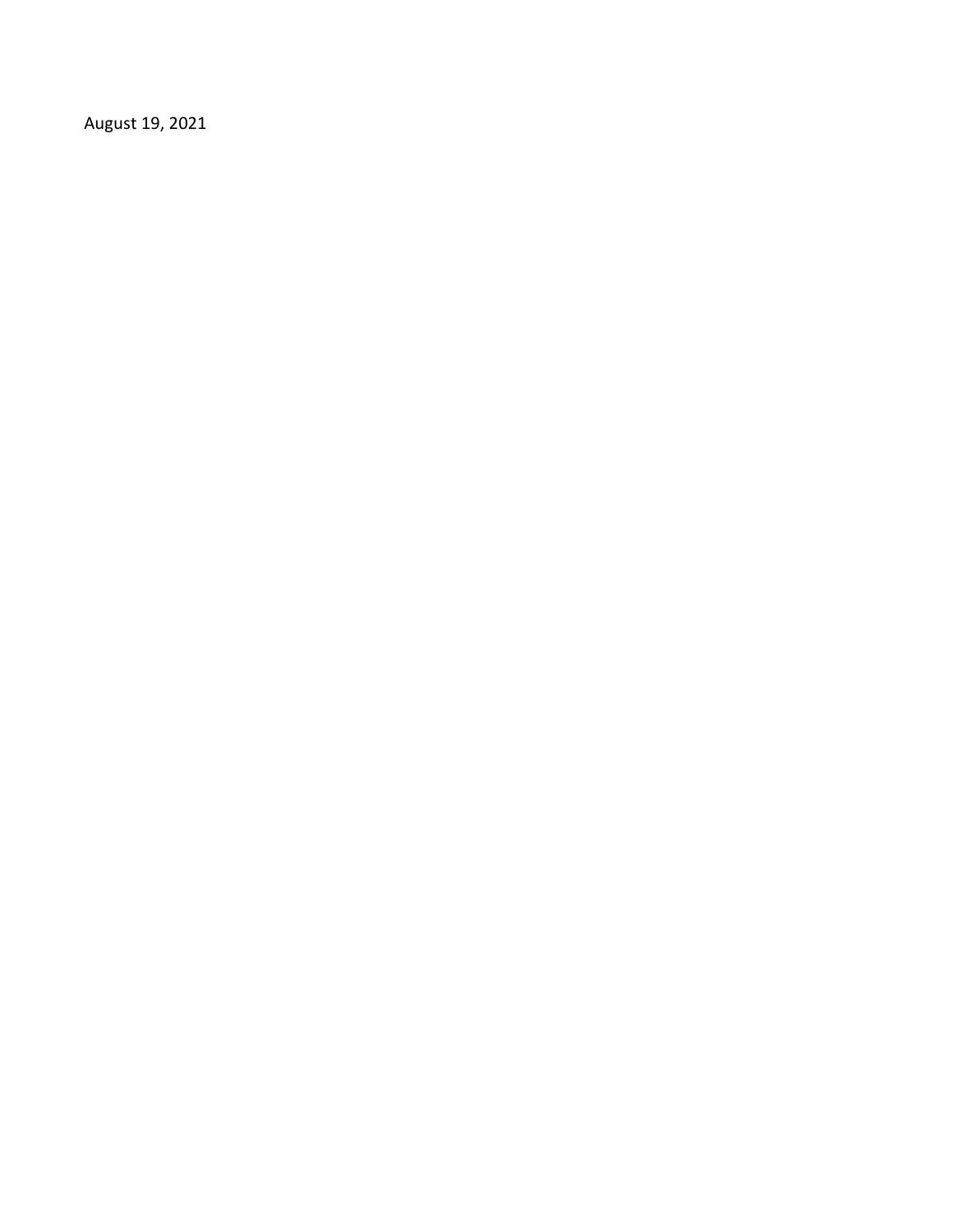# **Worship and Music Committee Meeting Notes Meeting September 15, 2021**

Present: Randy Churchill, Allison Johnson (Council Liaison), Sonja Demeter, Mary Kienitz, Carol Broderick, Marion Cole, Carol Browning (Interim Music Director), Pastor Julie Morris

The meeting opened with prayer at 1:20 p.m.

 Welcoming language for the Sunday bulletin was discussed and approved. The Learning Committee supports this.

## To the Parents of Our Young Children –

We are so glad you are here. We know how challenging it can be to get a family out the door to come to church. We hope you can relax and receive the gifts of God that are here for you today. Please don't worry about squirming children or crying babies. All are welcome here. If you feel you must leave the service with your child, please come back. As Jesus said, "Let the children come to me." We want them to know they are at home in this house of worship.

### To All Worshippers –

The presence of those with special needs is a gift to us and the Church. Please welcome all children and give their parents a smile of encouragement. Please greet those with special needs and their families, helping them to know they are valued and accepted in our community. Thank you for being the welcoming Body of Christ!

- Altar Guild training Saturday, September 18 at 10 a.m.
- Acolytes, processions, recessions, and sending songs return on Sundays as we begin the program year. Encouragement to face the processional cross as it is carried in and out by the acolytes.
- We need a head usher to make sure ushers are trained.
- **•** Training for Assisting Ministers is needed.
- October 3rd will be blessing of the animals, in honor of St. Francis Day on Oct. 4. People with animals "who get along with others" are welcome to bring their animals to worship in the outdoor pavilion that day. Pastor Julie will bless the animals in the pavilion immediately after the service and any who come by for drive-through Communion.
- Reformation Sunday, October 31, encourage people to wear red.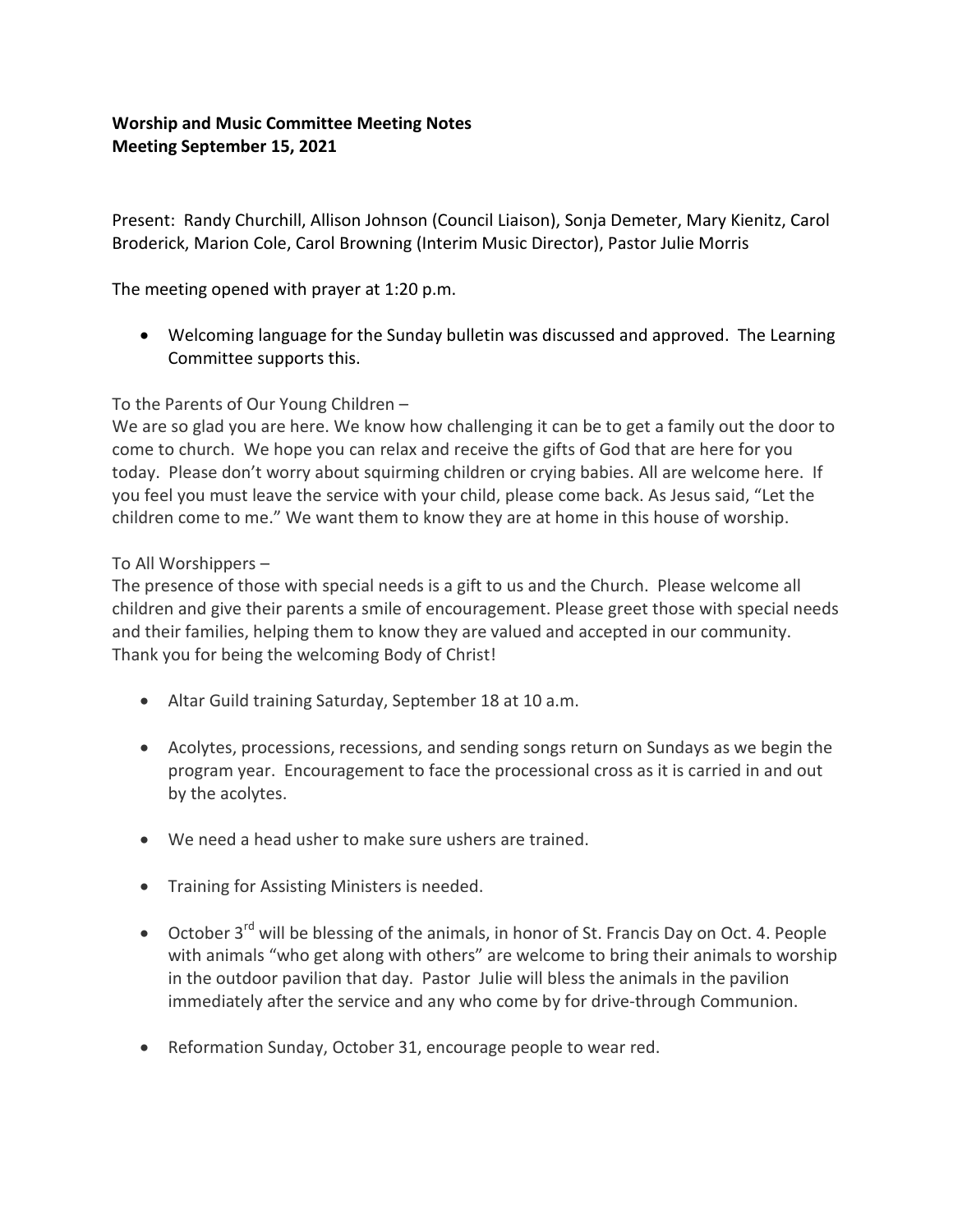- All Saints Sunday, Nov. 7. We will try to include pictures of members who have died since COVID and an opportunity for candle lighting in memory of those who have died. It is also a Baptism Sunday.
- Thanksgiving Eve Holden Evening Prayer: Pastor Julie is away, Allison Johnson will give a brief message. There will be pie, sliced in 8 pieces (never, ever, ever again in 10 pieces).
- Remind people that grape juice is available in the center of the serving tray at Communion.
- Livestream discussion: some think it would be good to focus on the cross instead of the musicians during songs/hymns
- Advent/Christmas: Considering how to safely do a Christmas Concert/Singalong/Lessons & Carols. Looking into one pink candle and three blue for the Advent wreath. Considering a real Christmas tree this year.
- The Worship and Music Committee requests the Property Committee to look into having the roof over the church entrance cleaned, as well as the lights above the altar repaired. While the lift is on the property, please also consider oiling the cross, dusting the ceiling and fixtures above the altar (dirt drops on the altar cloth each week) and washing the church windows that need it.
- The next meeting is Wednesday, October 13 at 1:15 p.m.

The meeting concluded with prayer.

Minutes respectfully submitted by Pastor Julie.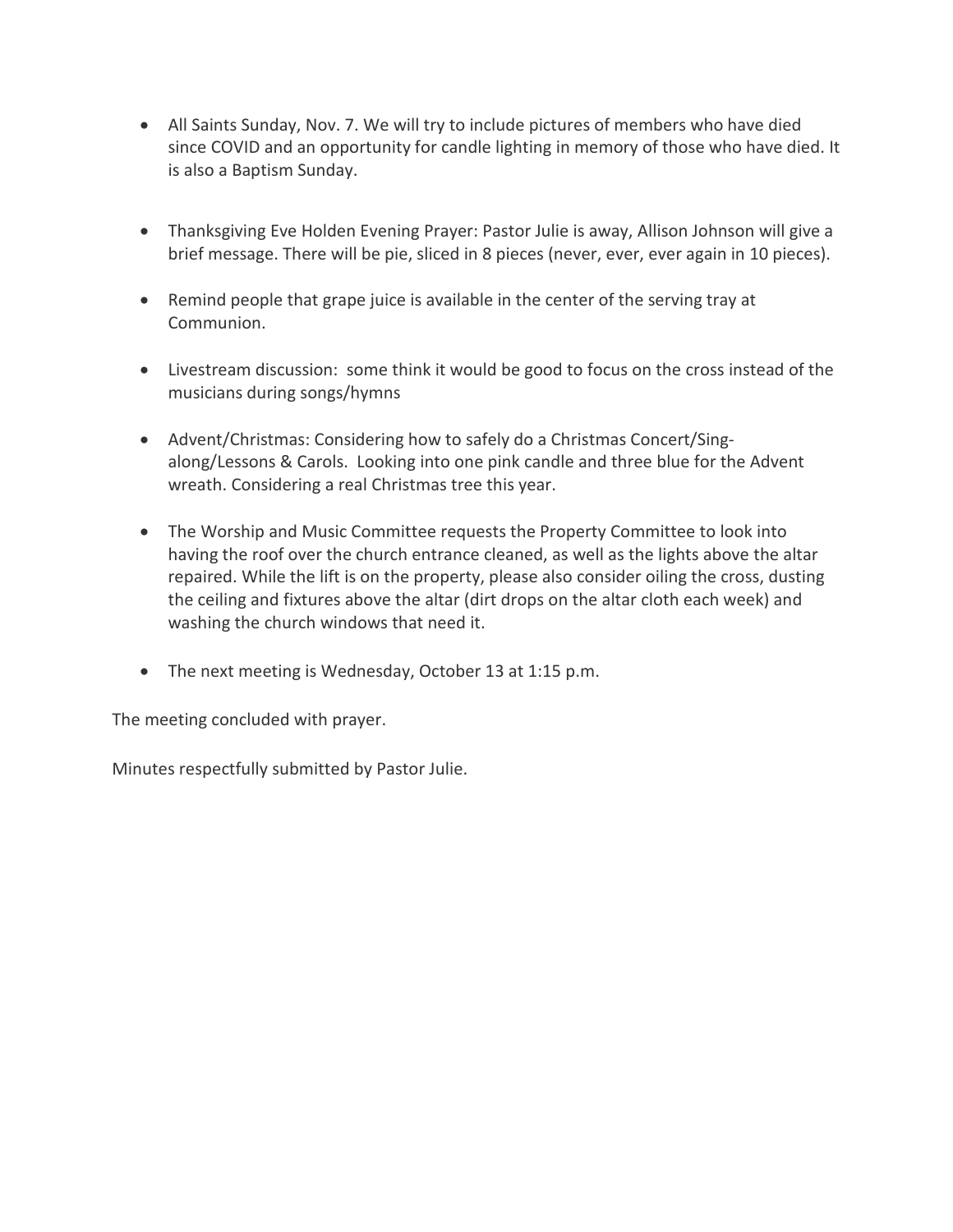# **Worship and Music Committee Meeting Notes Meeting - October 13, 2021**

Present: Allison Johnson (Council Liaison), Sonja Demeter, Mary Kienitz, Carol Broderick, Marion Cole, Carol Browning (Interim Music Director), Pastor Julie Morris

### Absent: Randy Churchill

The meeting opened with prayer at 1:20 p.m.

- The choir has started rehearsals again, on Wednesdays, 7:45-8:30 p.m. Attendance has varied from as few as 3 to as many as a dozen. The singers are masked and spaced apart, with the doors open, but are grateful to be singing again. The question came up about having the bell choir and the choir alternating the earlier time of 6:30 p.m. Carol Browning will talk with the bell choir about the possibilities.
- Following the Altar Guild training session, Carol Broderick created a spreadsheet of the Altar Guild assignments through June. This could be added to the online SignUps for worship and, in the future, be taken over by the Volunteer Coordinator.
- Bob Edell's memorial service will be Saturday, October 30, at 11:00 a.m. We will need Altar Guild set-up and may need assistance for communion. Approximately 100 people are expected to attend.
- It was suggested that the names of those serving be listed in the bulletin as had been the previous practice. There are pros - knowing who the minister is, reminders that one is supposed to serve - and cons - "shaming" if someone doesn't show up, missing the opportunity to go and introduce yourself to someone you don't know.
- Music for worship is planned up to the end of November. Carol Browning mentioned that we will need to purchase the OneLicense.net copyright license for Mount Cross for streaming and some of the non-ELW or CCLI songs; we have been sharing in St. Columba's license. The annual cost is \$405. (Pastor Julie added that we are retroactively paying St. Columba's for half of their license.) Carol is also suggesting in the Office Manager budget that the current copyright (CCLI) and bulletin (funeral/special bulletins) categories be moved under Worship & Music.
- The first Afternoon Chapel is tomorrow, October 14, at 2:00 p.m. and Dr. Cecelia Travick-Jackson has been working hard with a committee to make it happen. This will be a monthly service for the time being.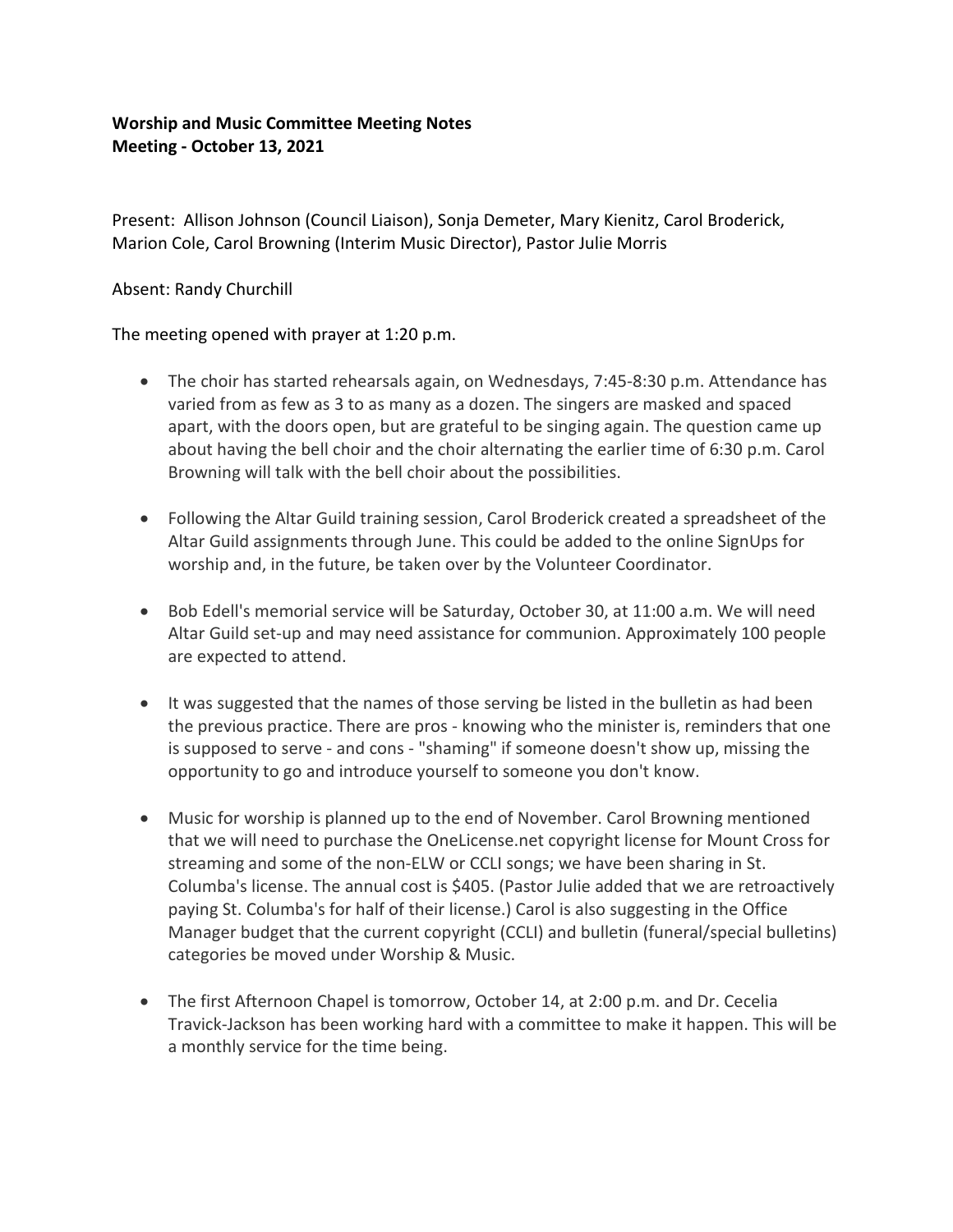- All Saints Sunday, November 7. We will need to ask for pictures of members who have died since COVID. We need to order the vigil candles to light in memory of those who have died (holders with sand are placed on the altar rail). The exact place in the liturgy flow is TBD (after the sermon? after communion?). Need verbal and written instructions about the candle-lighting. We also have a Baptism that day and possibly a couple of new members joining.
- On Sunday, October 17, we kick off the Generosity (Stewardship) Campaign, with November 21 being Commitment Sunday. We'll also bless the LWR Quilts and Kits which will be picked up on October 21.
- On November 24, at 7:00 p.m., we'll have Thanksgiving Eve Holden Evening Prayer. (Pastor Julie is away, Allison Johnson will give a brief message). There will be pie after the prayer.
- December 12 Bishop Brenda Bos will be here for worship, possibly to ordain Cecelia as a deacon.
- We will propose to the Council that there be a concert with the various music groups and soloists, plus readings, etc. on Sunday, December 19, at 4:00 p.m.
- Christmas Eve Schedule The 5:00 and 8:00 p.m. services will have lots of familiar carols. We need to decide which will be livestreamed (one or both) or if we record the services and post them immediately afterwards.
- The Worship and Music Committee is recommending to Property and the Council that the last two pews on each side of the sanctuary be removed and replaced by the extra chairs that are currently stacked in the back. This will provide better access for wheelchairs or walkers as well as give us some flexibility for small groups (such as the Women's Bible Study) that meet in the sanctuary. Allison will present this to the Council.
- The next meeting is Wednesday, November 17 at 1:15 p.m.

The meeting concluded with prayer.

Minutes respectfully submitted by Pastor Julie.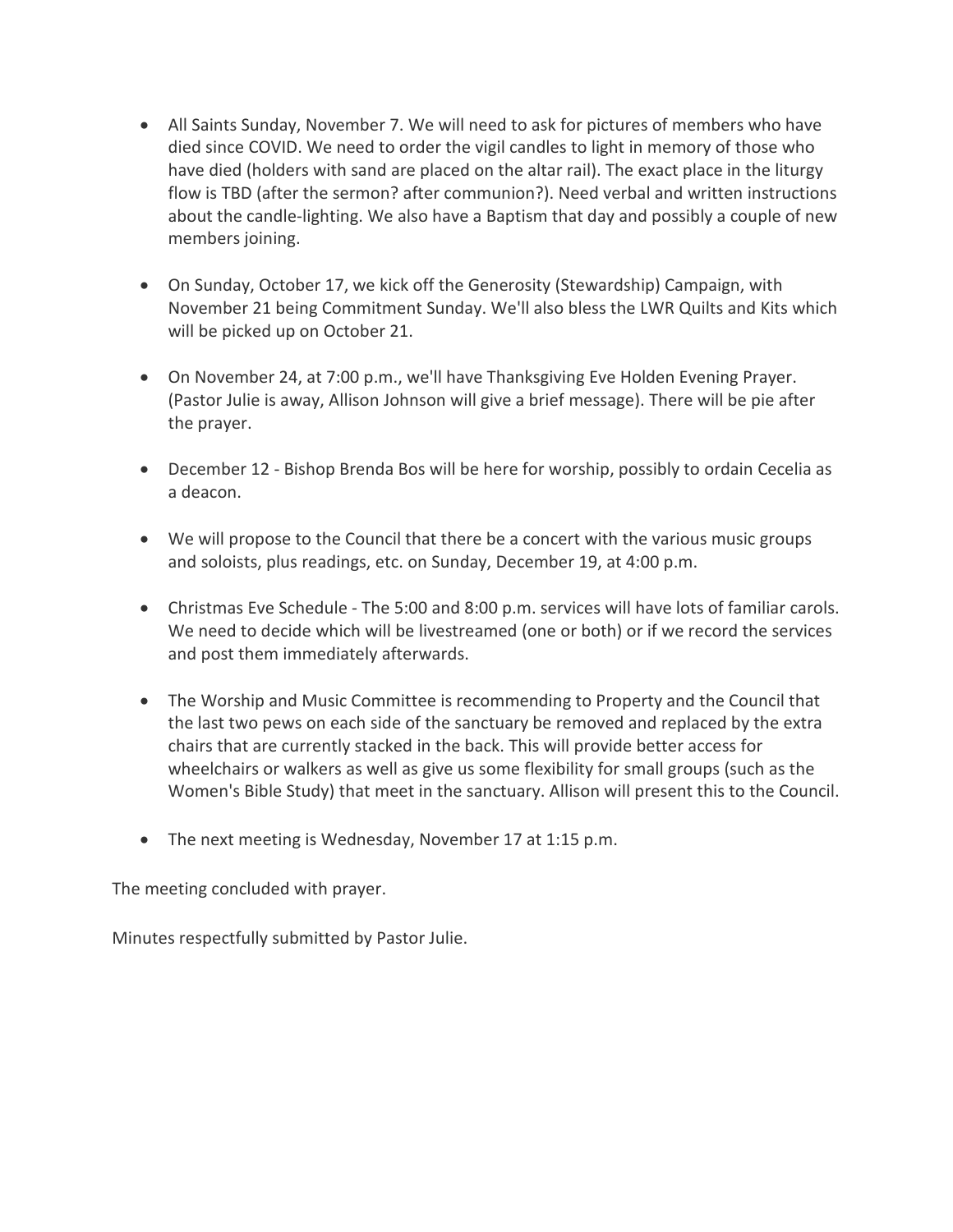#### **Worship and Music Committee November 17, 2021**

**Present**: Allison Johnson, Marion Cole, Sonja Demeter, Carol Broderick, Randy Churchill, Mary Kienitz

**Staff**: Pastor Julie, Carol Browning

**Guests**: Rick Mann (from Property Committee); Karen Cherry (Welcoming)

Meeting Called to Order with prayer at 1:15 p.m.

**Sunday Review:** Everything going well on Sunday; good energy; balanced music; attendance increasing; All Saints' candle lighting very powerful (next year – stations on each side or rectangular planters on altar– going up the center aisle may have increased participation); some people want to stand for the final blessing

A note about children and youth assistants being mindful of outside worshippers (e.g., please don't walk through the pavilion during worship);

**Advent Plans:** liturgy changes; Rick Mann will put Advent wreath out Friday or Saturday; after Thanksgiving

**Christmas Concert:** Dec. 19 at 4 p.m. Choir, praise band, bell choir, instrumentalists and solos, children's participation; Bob Cole and Mary Kienitz can be ushers

**Christmas Schedule**: 5 p.m. (livestreamed and recorded) and 8 p.m. Use candles at both for "Silent Night."

**Christmas Décor:** Christmas tree **–** place in alcove to the left – Carol Broderick will be here to help; drum set in preschool or Pastor's office

Who will do Christmas decorations? Saturday December 18<sup>th</sup> 10 a.m. Pastor Julie, Carol Broderick, altar guild; intergenerational

**Poinsettias:** Carol Broderick will order; Pastor Julie will do Google form; 70/80 – put in newsletter and bulletins

**Rick Mann**: Last row of pews removed; chairs have to be interlocked so that the metal studs aren't tripping hazards; can't grind off studs until after the annual meeting because Council wanted it to temporary; he thinks taking off the one row is sufficient; he would like Worship and Music to amend motion to say just remove one row, not two rows; Marion moved to amend our previous recommendation to Church Council to remove just one row of pews to accommodate wheelchairs and walkers (instead of two in our previous recommendation). Carol Broderick seconded it. The motion passed.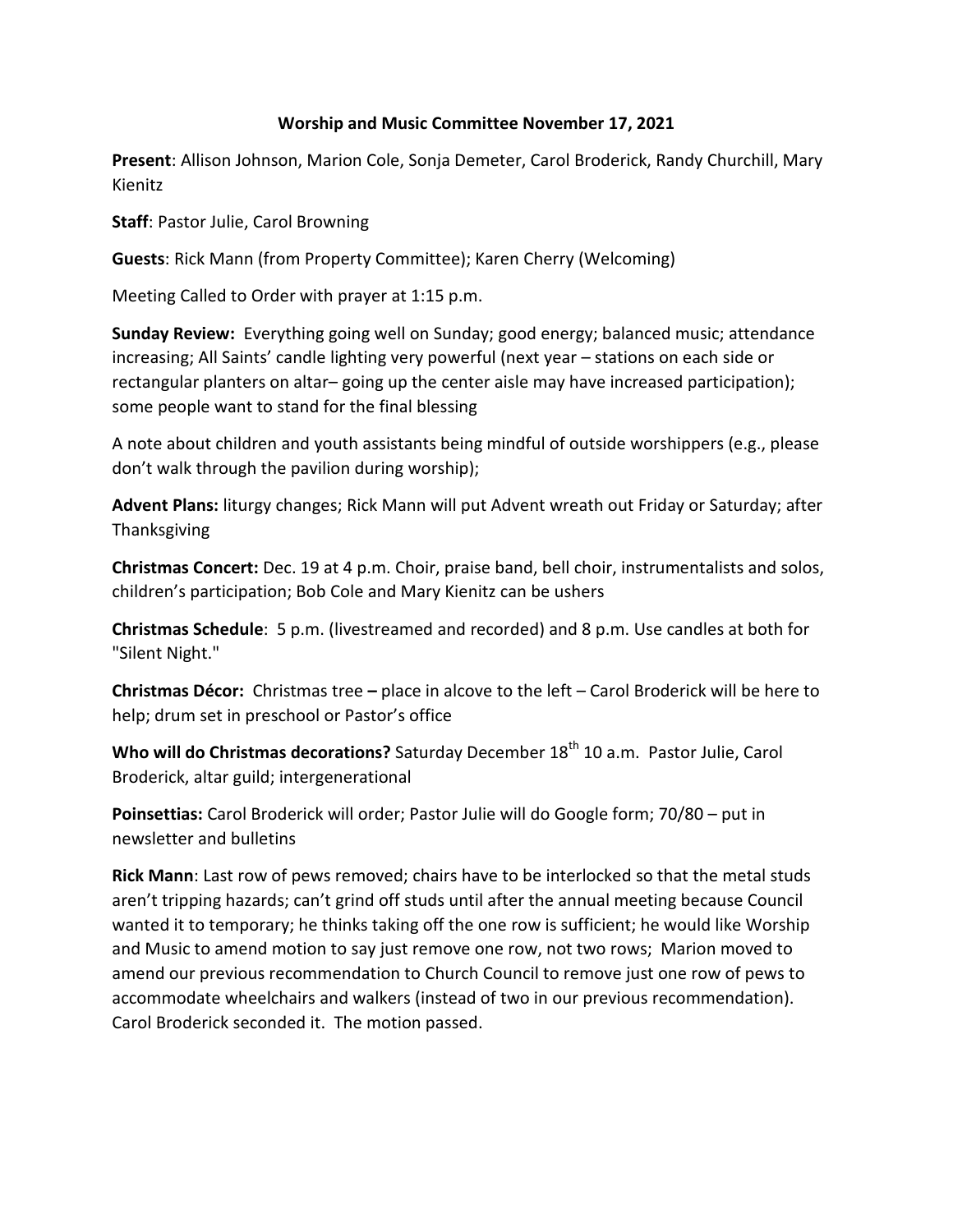**Karen Cherry:** Epiphany idea. Epiphany stars used in Scandanavian countries; proposal to hang in the pavilion; Karen would like a cadre of Starmakers; suggestion to meet once a month for the next few months

**Sonja**: Would like to give one year *Living Lutheran* to every new member for a year. 14 copies received for the church to give out (from Office budget).

### **Budget Requests from Worship and Music**

65100 Altar Supply \$1400 65110 Altar Flowers 0 65200, 65300, 65800 combined \$1050 65400 Bell music, equipment, maintenance \$400 65420 Deferred Bell \$560 65500 Instrument Maintenance \$1000 \*

*(NOTE: After the meeting, Carol Browning double-checked the figures for this and suggests it be increased to \$1,600, based on 2 organ tunings per year @ \$375/tuning; 2 pianos tuned 1x per year @ \$140; 2 pianos tuned 2x per year at \$140 each; total of \$1590)*

> 65700 Classical Concert 0 63660 Virtual Services Support \$15,000 New item: Afternoon Chapel \$300

Motion to recommend the above budget request to the Council. Moved by Sonja seconded by Mary seconded. Motion passed.

**December meeting time:** Wednesday January 19 at 1:15

Meeting adjourned with prayer at 3:15 p.m.

Notes respectfully submitted by Pastor Julie Morris